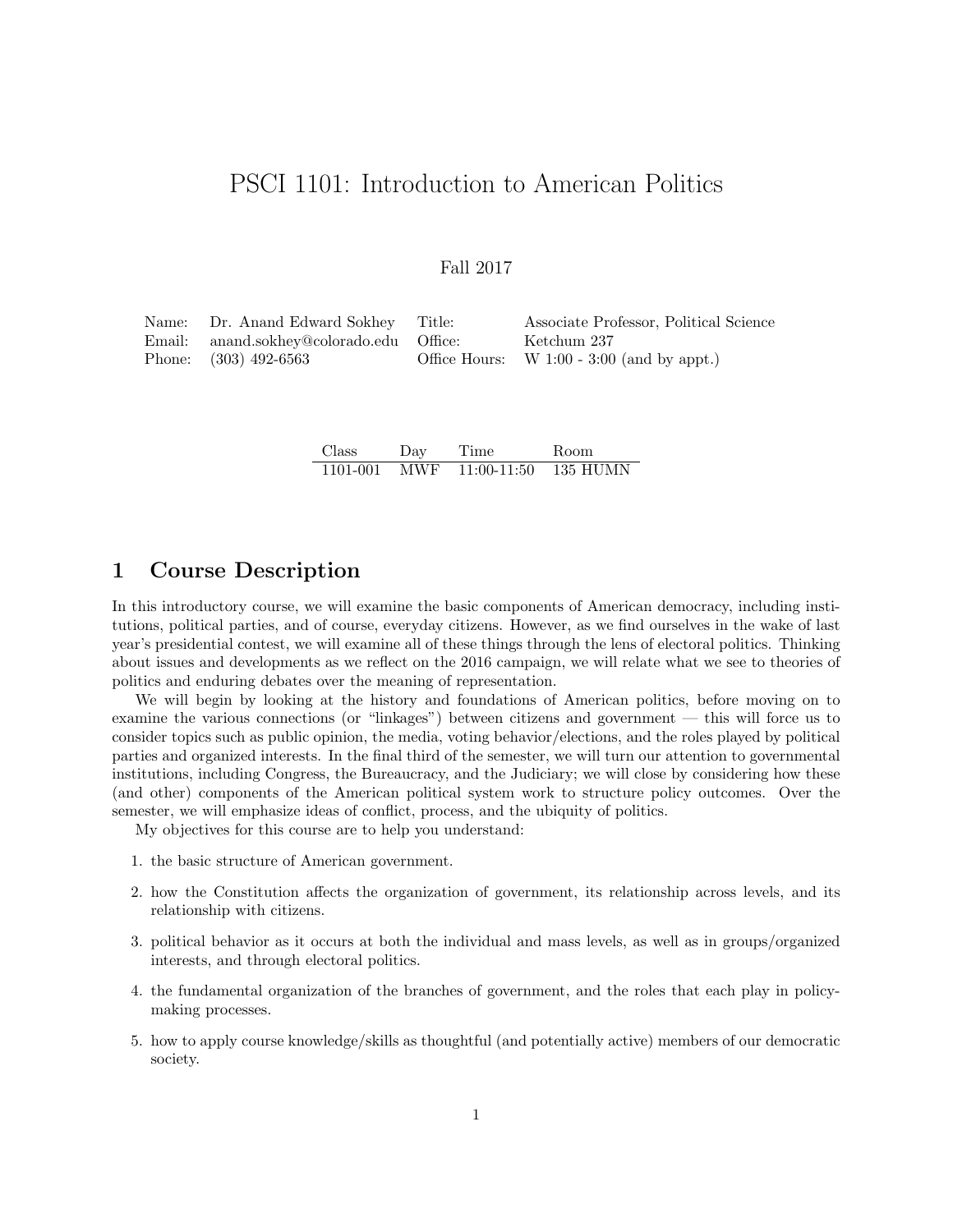Please note: This is a rigorous course, and includes a number of readings that are advanced/difficult. Students should expect to spend roughly 8-12 hours per week on reading assignments (in addition to attendance in class). Readings are to be completed ahead of the class meeting for which they are assigned.

Also, over the semester we will tackle subjects that evoke passion and controversy — this will be especially true given the current climate in American politics. You may disagree with others, and you may feel uncomfortable when you are confronted with certain information, opinions, or arguments. Working through and respecting differences is an important part of both higher education and democratic process — please try to be respectful of others and civil in tone when you ask questions or make comments.

# 2 Course Requirements and Evaluation

### 2.1 Required Texts

Please purchase the following from the merchant of your choice:

- 1. Bianco, William T. and David T. Canon. 2017. American Politics Today, 5th ed. Norton. ISBN 978-0393639834
- 2. Canon, David T., John Coleman and Kenneth R. Mayer, eds. 2017. Faultlines: Debating the Issues in American Politics, 5th edition. Norton. ISBN: 9780393603446

A copy of each of these texts has been placed on two-hour reserve at Norlin library.

As part of course preparation, I expect you to follow current events/U.S. political news during the semester. Other readings/materials may be made available through the course website on Desire2Learn. Note: I reserve the right to make changes to the syllabus — material may be added, dropped, and re-arranged based on the pace and performance of the class. Please familiarize yourself with Desire2Learn, and check it regularly for updates and announcements. I will also communicate with the class via email, and students are expected to check their CU email on a daily basis.

# 3 Grading and Grade Components

The system used to assign final course grades will be:

- A+:  $98-100$
- $A: 94-97$
- A-: 90-93
- B+: 87-89
- B: 84-86
- B-: 80-83
- $C+: 77-79$
- $C: 74-76$
- C-: 70-73
- $\bullet$  D : 60-69
- $F: 59$  and below

Final grades will be calculated based upon the following,<sup>[1](#page-1-0)</sup> and you must complete all portions of the

<span id="page-1-0"></span><sup>&</sup>lt;sup>1</sup>Extra credit opportunities may arise throughout the semester — stay tuned.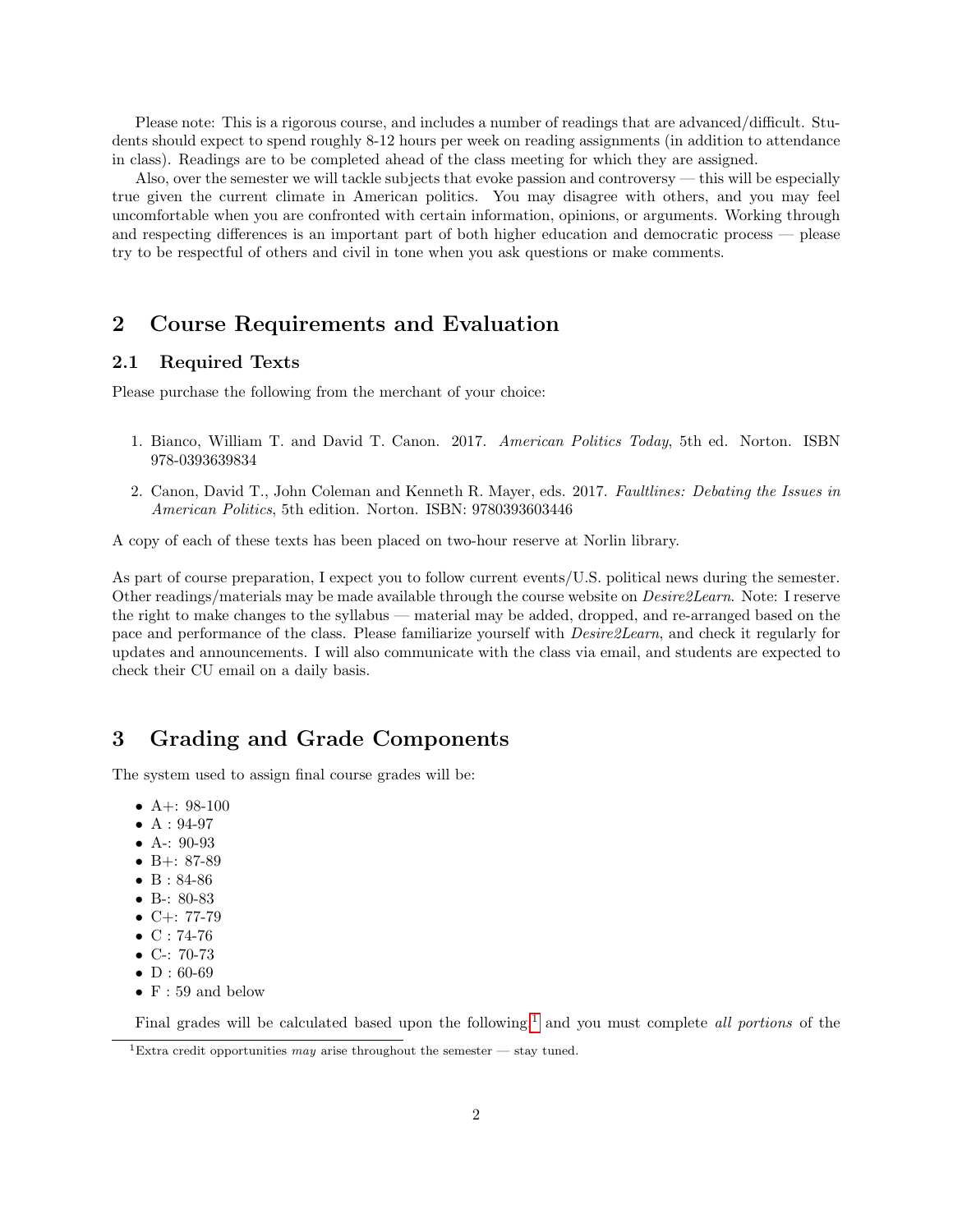course to receive a passing grade:[2](#page-2-0)

1. **Exams**: First "midterm"  $(15\%)$  + Second "midterm"  $(20\%)$  + Final  $(20\%)$ : 55%

There will be three exams, and each will be focused on the course material covered in assigned readings, lectures and class discussions. The exams are non-cumulative, and will consist of multiple choice, true/false and short answer items. I will announce the structure of the exams (number of total items, etc.) and remind everyone of what material will be covered the week before the exam. Review sheets will not be provided, but I will cover less material in exams weeks so that there is time for catch up and review.

There will be **no make-up exams** at the time of the first two "mid-term" exams. If for any reason you have to miss one of the two "midterm" exams, your make-up exam will be entirely essay-based, and will take place during our scheduled final exam time (Tuesday, December 19th, 4:30-7:00 p.m.). I highly recommend that you do not miss the scheduled midterm exams.

2. Class Participation:  $10\%$  Lecture Clicker Questions  $+10\%$  Discussion Activities:  $20\%$ 

I will do a fair amount of "interactive" lecturing in this class, meaning that I will ask for your input as I discuss material. In addition, most Fridays I will do less lecturing, and we will spend class discussing and debating issues in American politics. Accordingly, participation counts for a total of 20% of your final course grade, with half of this coming from Clicker points (you responding to questions I put up during lecture), and the other half from assignments I ask you to complete on Fridays as part of our issue discussion exercises (5 will be graded, with each worth 2% of your final grade).

You might want to think about the issue discussion exercises as unannounced quizzes. I will not always ask you to complete an assignment related to Friday class discussion, so there will be weeks without them. That said, your 5 highest exercises will count towards your final grade. There will be no make-ups for missed issue discussion exercises. (I will consider special circumstances — exceptions are granted solely at my discretion.)

As part of our weekly issue discussions, I ask you to please treat your colleagues with respect when asking questions, making comments, and otherwise participating in activities.

#### 3. Lecture Clicker Questions/Attendance: 5%

While I encourage you to use learning strategies that work for you, being in class is fairly important for success. I will use lectures to explain/go over major course ideas (generally focusing more on the Bianco and Canon text), though I will bring in other material, ideas, and examples that jell with the assigned readings. Attendance is required (counting for 5% of your final course grade), and will be tracked by the use of "Clickers."

As alluded to previously, I will use clickers to gauge your reactions to the course material, public opinion topics, and other current events. You are responsible for having a working clicker by September 11th, and from that point on I will use the software to keep track of attendance. If you arrive late to (or leave early from) a lecture and miss the clicker question, there is no make-up option. You are allowed six unexcused absences from class; each additional absence (i.e., me having no clicker record of your participation that day) on top of this will result in a  $1/2$  point deduction off your final course grade (up to 5% off). Because I permit you to miss essentially two weeks of class with no excuses required, I will not accept/track excuses for missing class (except under exceptional, legitimate circumstances — please note that such judgments are made solely at my discretion, and that I require proper documentation). If you are not well, have a personal crisis, have a doctor's appointment, etc., please use one of your unexcused absences. If you are going to miss class for an extended period because of a life event, see me and we will discuss options.

<span id="page-2-0"></span> $^{2}$ I reserve the right to round grades up based on effort and improvement—grades are not automatically rounded up/this is done at my discretion.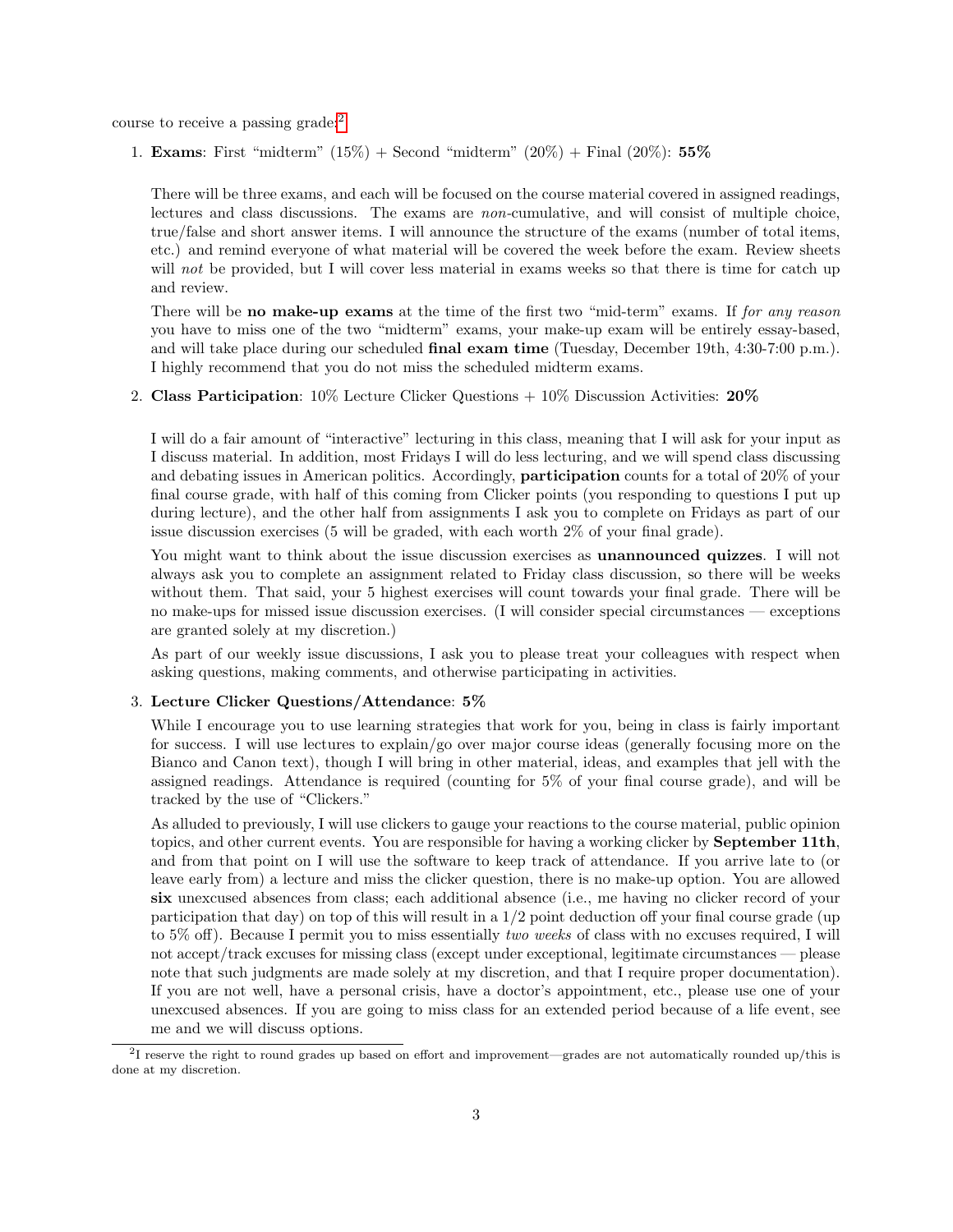4. Research Paper: Paper  $(15\%)$  + Benchmark Assignment  $(5\%)$ : 20%

You will be required to write a 4-5 page paper on the 2018 midterm elections. The paper will be due roughly the week of **November 13th** (the precise due-date within this week will be announced in October). A "benchmark" assignment designed to help you complete this assignment (worth 5% of your final course grade) will be due prior to this sometime in late October/early November. Details/detailed directions on the benchmark assignment (including its due date) and paper will be provided by the beginning of October. Late papers and benchmark assignments will not be accepted (any legitimate excuses will be accepted solely at my discretion).

# 4 Course Policies

#### 4.1 The Classroom Environment

Please be respectful of others when attending class — try to avoid late arrivals, early departures, ringing cell phones, and conversation not related to the course. Moreover, while I am fine with you using laptops in class, I ask that you put phones away and minimize distractions on your computer (excessive web browsing, games, etc.). If you are texting or causing a distraction, you may be asked to leave class.

### 4.2 Contacting Me

I am excited to be working with you this fall. If you have questions, please send an email to me and I will reply as soon as possible (usually within 24 hours; if you do not hear back in 48 hrs., please email again). If your question requires a lengthy explanation/discussion, please come to office hours or make an appointment. Whenever you contact me, it is important to be professional, meaning that written communication must adhere to the following (if an email or note does not meet these criteria, you may not receive a response):

- 1. Please address me respectfully.
- 2. Please clearly identify yourself and your section.
- 3. Please use capital letters, periods, and appropriate grammar.
- 4. Please include information that helps me to respond to your question (i.e., take the time to explain your question, give sufficient detail, etc.)

### 4.3 Grading Policies and Standards

I will return graded material as promptly as possible. While I try to be very careful in grading, I am aware that I sometimes make mistakes. If you receive an exam or paper back and believe that a mistake has been made, I will be happy to talk to you about it. Under many circumstances, I will re-grade an entire paper or exam — note that this means that your grade may go up, go down, or remain the same.

#### 4.4 Special Accommodations/Disability

I am more than happy to make special arrangements for students with documented disabilities that have been documented through Disability Services (colorado.edu/disabilityservices). If you qualify for accommodations because of a disability, please submit a letter from Disability Services in a timely manner (for exam accommodations provide your letter at least one week prior to the exam) so that your needs can be addressed. Disability Services determines accommodations based on documented disabilities. Contact Disability Services at 303-492-8671 or by e-mail at dsinfo@colorado.edu. If you have a temporary medical condition or injury, see Temporary Injuries guidelines under the Quick Links at the Disability Services website and discuss your needs with me.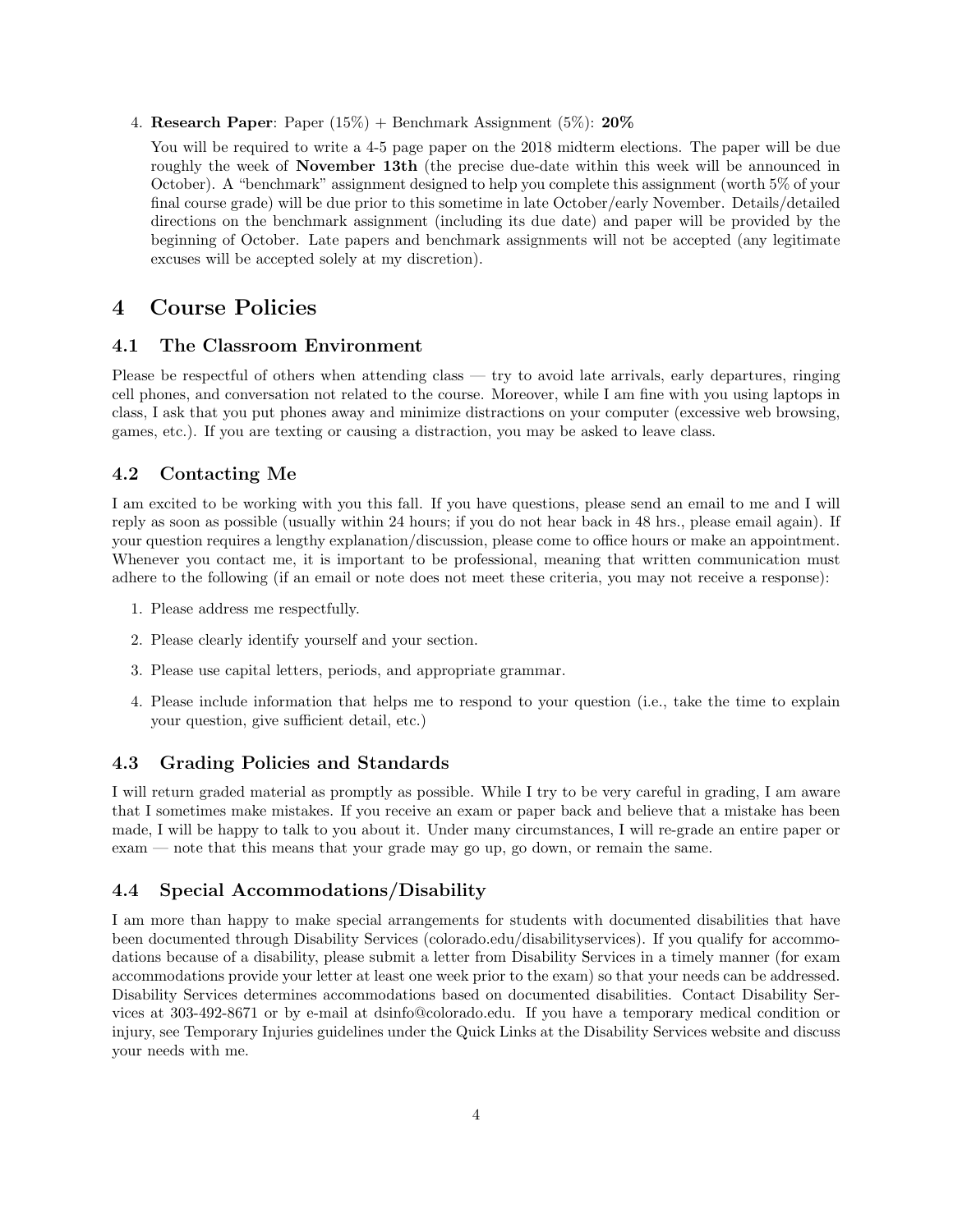Campus policy regarding religious observances requires that faculty make every effort to deal reasonably and fairly with all students who, because of religious obligations, have conflicts with scheduled exams, assignments or required attendance. Please see full details at: http://www.colorado.edu/policies/observancereligious-holidays-and-absences-classes-andor-exams. Please notify me about potential conflicts at least 2 weeks in advance of exams/due-dates.

#### 4.5 Discrimination and Harassment

The University of Colorado at Boulder policy on Discrimination and Harassment (http://www.colorado.edu/policies/discriminationand-harassment-policy-an...), the University of Colorado policy on Sexual Harassment and the University of Colorado policy on Amorous Relationships applies to all students, staff and faculty. Any student, staff or faculty member who believes s/he has been the subject of discrimination or harassment based upon race, color, national origin, sex, age, disability, religion, sexual orientation, or veteran status should contact the Office of Discrimination and Harassment (ODH) at 303-492-2127 or the Office of Judicial Affairs at 303- 492-5550. Information about the ODH and the campus resources available to assist individuals regarding discrimination or harassment can be obtained at http://hr.colorado.edu/dh/Pages/default.aspx.

#### 4.6 Academic Honesty

All students of the University of Colorado at Boulder are responsible for knowing and adhering to the academic integrity policy of this institution. Violations of this policy may include: cheating, plagiarism, aid of academic dishonesty, fabrication, lying, bribery, and threatening behavior. All incidents of academic misconduct shall be reported to the Honor Code Council (honor@colorado.edu; 303-735-2273). Students who are found to be in violation of the academic integrity policy will be subject to both academic sanctions from the faculty member and non-academic sanctions (including but not limited to university probation, suspension, or expulsion). Additional information regarding the Honor Code policy can be found online and at the Honor Code Office. If you violate the honor code, you will receive a "zero" on the assignment/portion of the course grade in question.

### 4.7 Professional Courtesy and Learning Environment

Students and faculty each have responsibility for maintaining an appropriate learning environment. Those who fail to adhere to such behavioral standards may be subject to discipline. Professional courtesy and sensitivity are especially important with respect to individuals and topics dealing with differences of race, color, culture, religion, creed, politics, veterans status, sexual orientation, gender, gender identity and gender expression, age, disability, and nationalities. Class rosters are provided to the instructor with the student's legal name. I will gladly honor your request to address you by an alternate name or gender pronoun. Please advise me of this preference early in the semester so that I may make appropriate changes to my records. For more information, see the policies on classroom behavior and the student code.

# 5 Course Schedule and Reading Assignments

### 5.1 Foundations: American Government — History and Framework

#### Learning Objectives

- We will discuss the difference between "politics" and "political science."
- We will discuss the fundamental characteristics of American democracy.
- We will consider the ways in which the Constitution affects government's organization, the relationship between state and national governments, and the relationship between these governments and citizens.
- We will learn about the fundamental political principles underlying the U.S. Constitution.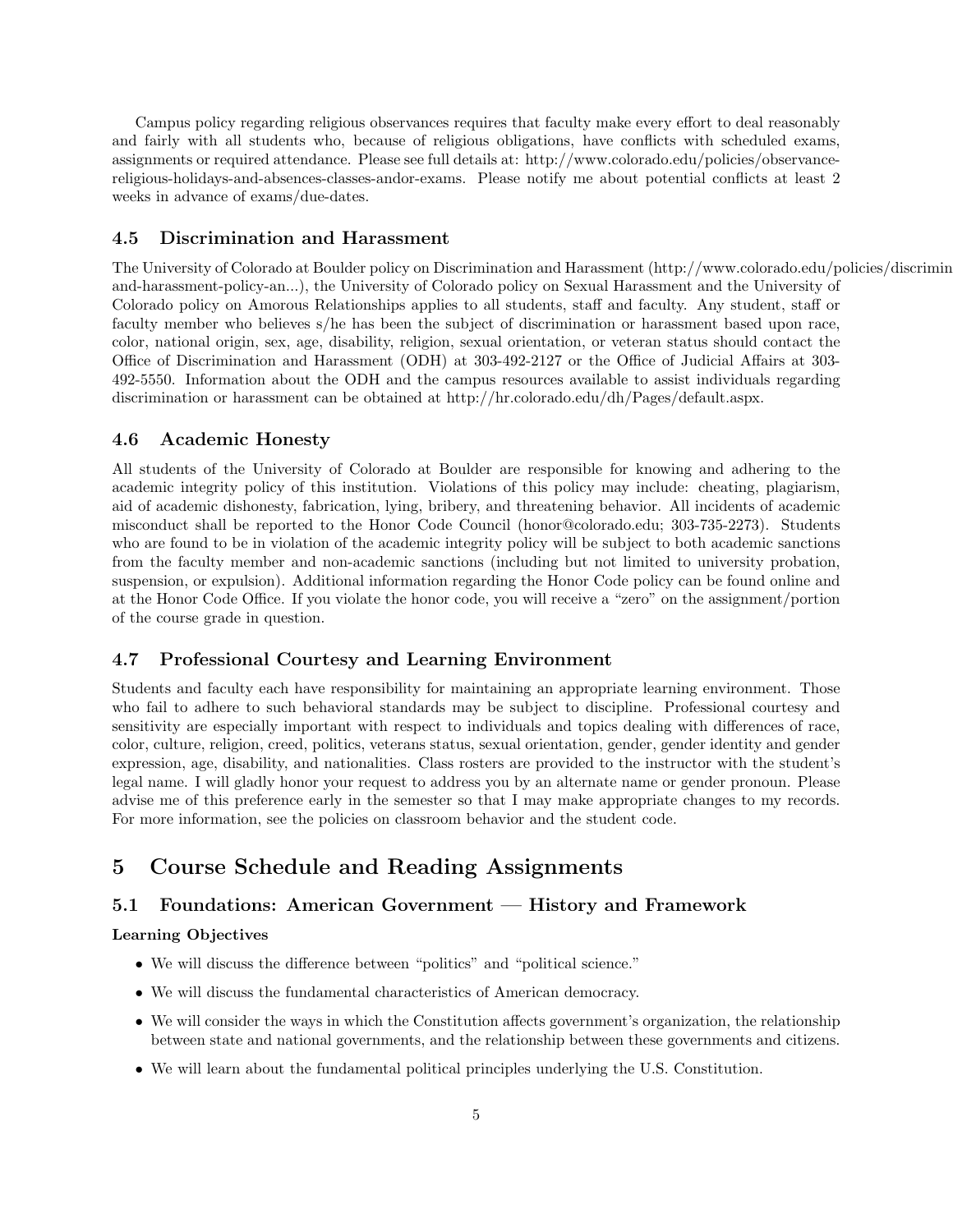#### Topics and Reading Assignments

- Week 1:  $8/28-9/1$ . The American Political System Politics and Political Science M 8/28: Introduction to the class, syllabus. W 8/25: Read the Preface of American Politics Today (APT hereafter) F:9/1: No class meeting (make sure you get the course books, etc.)
- Week 2: 9/4-9/8. Understanding American Politics M 9/4: No class (labor day) W 9/6: Chapter 1, APT F:9/8: Read Chapter 1 in Faultlines<sup>[3](#page-5-0)</sup> (FL hereafter)
- Week 3: 9/11-9/15. The U.S. Constitution and the Founding M 9/11: Read Chapter 2, APT
	- W 9/13: Read the Declaration of Independence, Articles of Confederation, The Constitution  $\mathcal{B}$ Amendments, and The Federalist Papers — pieces are located in the appendix of APT F:9/15: Read Chapter 2, FL
	-

Week 4: 9/18-9/22. Federalism

- M 9/18: Read Chapter 3, APT W 9/20: Chapter 3, APT (continued) F:9/22: Read Chapter 3, FL
- Week 5: 9/25-9/29. Civil Liberties
	- M 9/25: Read Chapter 4, APT W 9/27: Chapter 4, APT (continued) F 9/29: Read Chapter 4, FL
- Week 6: 10/2-10/6. "Midterm" Exam 1 M 10/2: Catch-Up/Review W 10/4: Midterm Administered in class F 10/6: Go over exam

# 5.2 (Mass) Politics: Citizens and "Linkages" to Government

### Learning Objectives

- We will learn about the ways in which citizens participate in public affairs.
- We will learn about how cultural, economic, and social factors influence participation and preferences.
- We will think about how parties and interest groups connect citizens and government.

<span id="page-5-0"></span><sup>&</sup>lt;sup>3</sup>A chapter in Faultlines means all the pieces within a chapter, not just the first selection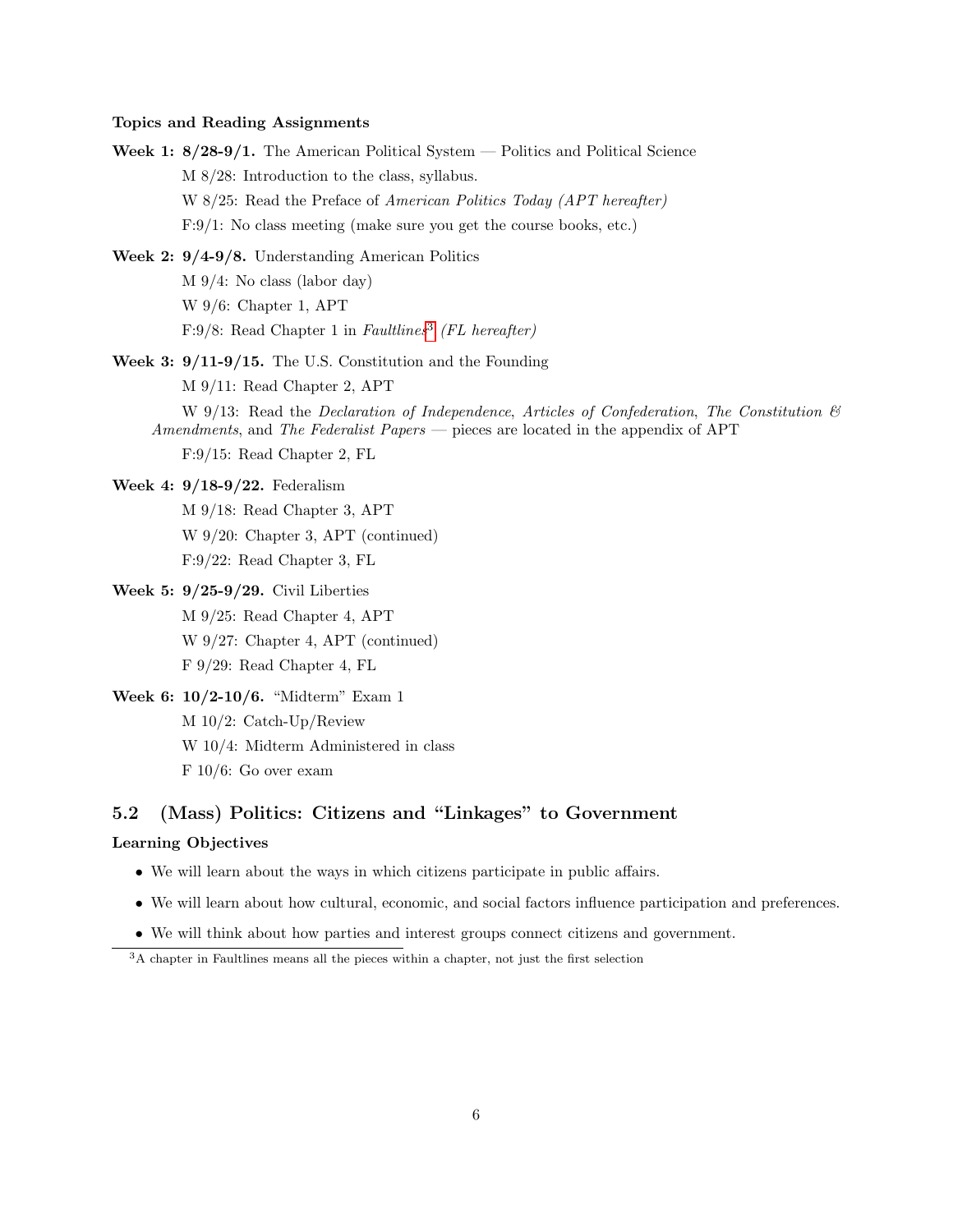#### Topics and Reading Assignments

Week 7:  $10/9-10/13$ . Public Opinion & the Media M 10/9: Read Chapter 6, APT W 10/11: Read Chapter 7, APT F 10/13: Read Chapter 9, FL

- Week 8:  $10/16-10/20$ . Political Parties & Elections M 10/16: Read Chapter 8, APT W 10/18: Read Chapter 9, APT F 10/20: Read Chapters 10-11, FL
- Week 9:  $10/23$ -10/27. Elections & Interest Groups M 10/23: Chapter 9, APT (continued) W 10/25: Read Chapter 10, APT F 10/27: Read Chapter 12, FL
- Week 10: 10/30-11/3. "Midterm" Exam 2 M 10/30: Catch-up and Review W 11/1: Midterm Administered in Class  $F$  11/3: go over exam

## 5.3 (American Governing) Institutions

# Learning Objectives

- We will consider how the legislative, executive and judicial branches of government are organized and what responsibilities they have.
- We will look at the roles the branches play in policy-making processes.
- We will consider the ways in which the branches of government interact with/represent the general public.

#### Topics and Reading Assignments

Week 11: 11/6-11/10. Congress

M 11/6: Read Chapter 11, APT

W 11/8: Chapter 11, APT (continued)

F 11/10: Read Chapter 5, FL

Week 12: 11/13-11/17. Presidency & Bureaucracy

M 11/13: Read Chapter 12, APT

W 11/15: Read Chapter 13, APT

F 11/17: Read Chapters 6-7, FL

Week 13:  $11/20-11/24$ . Fall Break — No Classes!